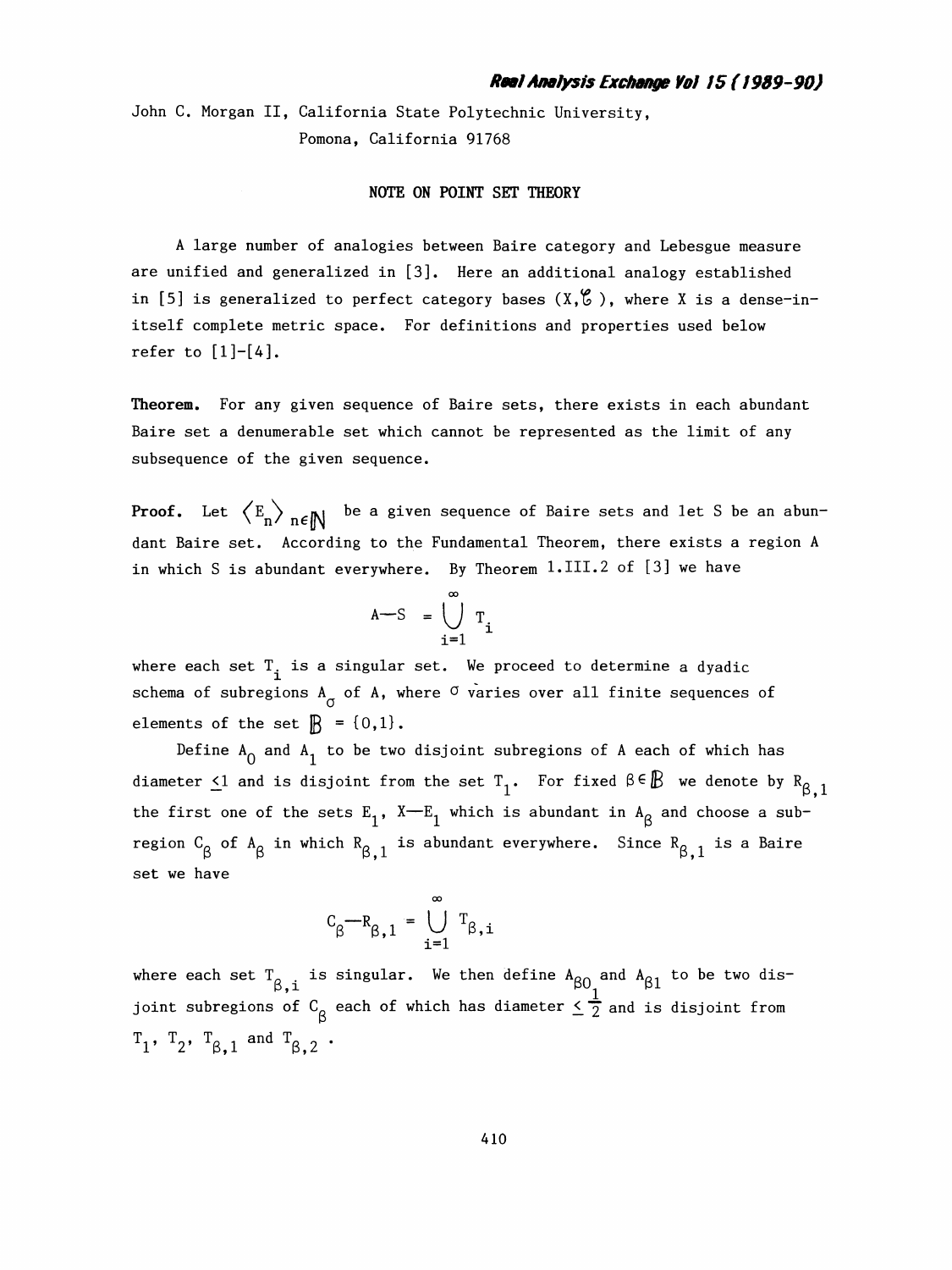Assume  $m \in \mathbb{N}$  and that for  $\sigma \in \mathbb{B}^m$  and all i $\in \mathbb{N}$  we have already determined the set  $R_{\sigma,\mathfrak{m}'},$  the singular sets  $T_{\sigma,\mathtt{i}'},$  and regions  $A_{\sigma 0},$   $A_{\sigma 1}.$  Fix  $\beta \in \mathbb{B}^{\mathfrak{m}+1}$  . Let R<sub>0.m+1</sub> denote the first one of the sets  $E_{m+1}$ , X- $E_{m+1}$  which is abundant in  ${\tt A}_{\sf R}$  and let  ${\tt C}_{\sf R}$  be a subregion of  ${\tt A}_{\sf R}$  in which  ${\tt R}_{\sf R\_\text{m+1}}$  is abundant everywhere.  $R_{\beta,m+1}$  denote the first one of the sets  $E_{m+1}$ ,  $A =$ <br> $R_{\beta}$  and let  $C_{\beta}$  be a subregion of  $A_{\beta}$  in which  $R_{\beta,m+1}$ Then

$$
C_{\beta} - R_{\beta, m+1} = \bigcup_{i=1}^{\infty} T_{\beta, i}
$$

where each set  $T_{\beta, i}$  is singular. Define  $A_{\beta 0}$  and  $A_{\beta 1}$  to be two disjoint subregions of  $\textsf{C}_{\textsf{g}}$  each of which has diameter  $\leq \frac{1}{\mathfrak{m}+2}$  and is disjoint from all et  ${}^1\beta$ , is singular. Define  ${}^A\beta_0$  a<br> ${}^B\beta$  each of which has diameter  $\leq \frac{1}{m+2}$ previously defined sets T with index  $i \leq m+2$ .

Let

$$
P = \bigcap_{m=1}^{\infty} \bigcup_{\sigma \in \mathbb{B}^m} A_{\sigma}
$$

 be the perfect set obtained from the dyadic schema thus determined and let D be a denumerable subset of P which is everywhere dense in P. It is clear that  $DCAOS$ .

For each 
$$
m \in \mathbb{N}
$$
 define  
\n
$$
P_m = \bigcup \{ A_{\sigma 0} \cup A_{\sigma 1} : \sigma \in \mathbb{B}^m \text{ and } R_{\sigma, m} = E_m \}
$$
\n
$$
Q_m = \bigcup \{ A_{\sigma 0} \cup A_{\sigma 1} : \sigma \in \mathbb{B}^m \text{ and } R_{\sigma, m} = X - E_m \}
$$

Then

$$
P = \bigcap_{m=1}^{\infty} (P_m \cup Q_m)
$$

Because P is disjoint from all the sets  $T_{\sigma, i}$ , for all  $\sigma \in \mathbb{B}^m$  and all i $\epsilon \mathbb{N}$ , we have  $P \subset R_{\sigma, m}$  so that

$$
P \cap P_m \subset E_m \qquad \text{and} \qquad P \cap Q_m \subset X \longrightarrow E_m
$$

This implies

$$
P - E_m = [P \cap (P_m U Q_m)] - E_m
$$
  
= [(P \cap P\_m \cap E\_m) U (P \cap Q\_m)] - E\_m  
= P \cap Q\_m

for every  $m \in \mathbb{N}$ .